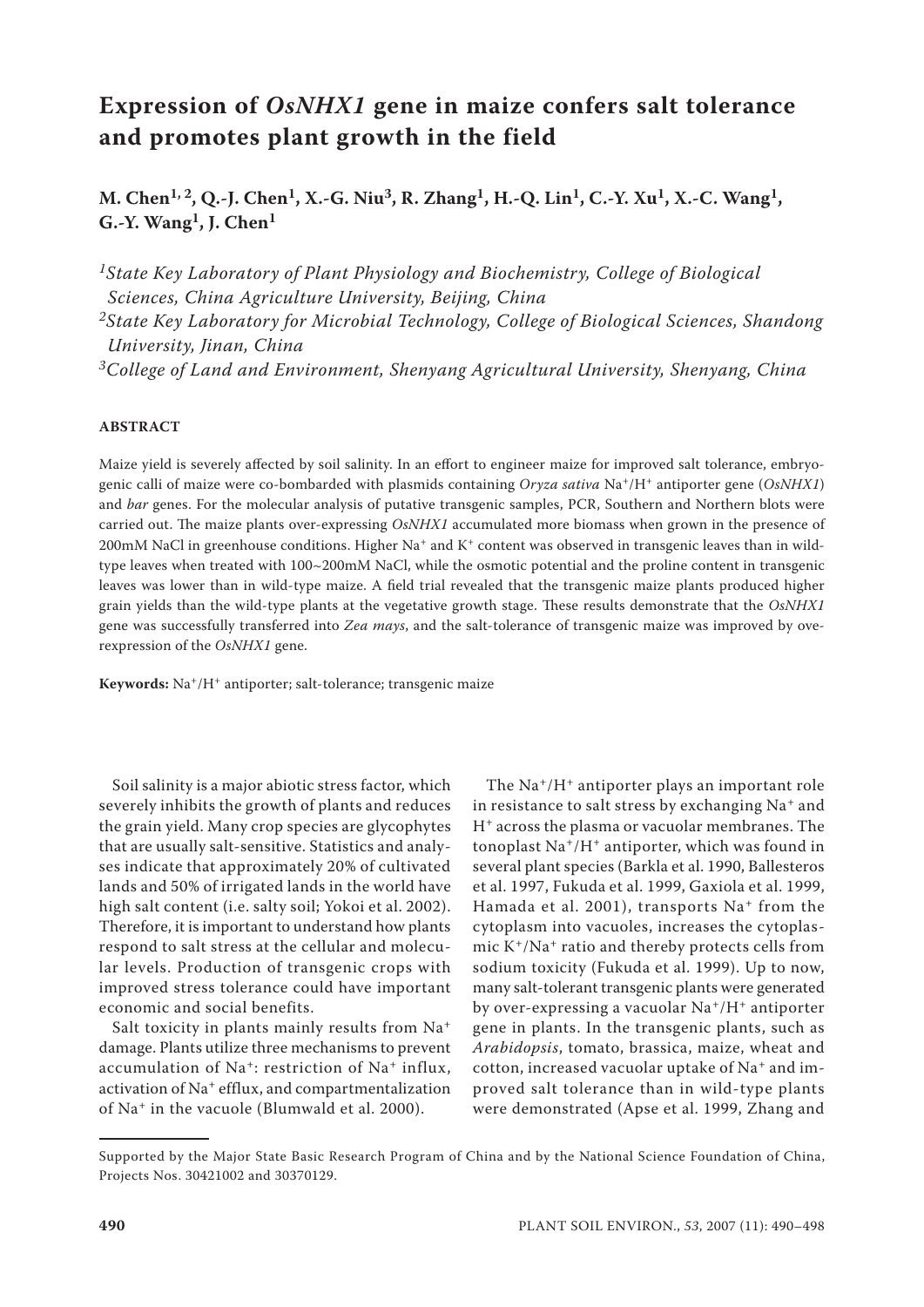Blumwald 2001, Zhang et al. 2001, Xue et al. 2004, Yin et al. 2004, He et al. 2005). Similar results were obtained in transgenic rice, transgenic ryegrass and poplar tree by overexpressing the halophyte (*Atriplex gmelini*) or rice vacuole-type Na+/H+ antiporter gene (Ohta et al. 2002, Fukuda et al. 2004, Wang et al. 2005, Wu et al. 2005).

Maize is one of the most important crops in the world. Its production and planting area are greatly affected by soil salinity. Therefore, it is of agricultural importance to improve the salt tolerance of maize. The Na<sup>+</sup>/H<sup>+</sup> antiporter gene *OsNHX1* was shown to increase salt tolerance in native and heterologous systems; we hypothesized that this approach should work in maize. Therefore, we expressed the *OsNHX1* in maize to test whether it could improve its salt tolerance. As expected, *OsNHX1*-expressing maize plants were significantly more tolerant to salt treatment under greenhouse conditions, and produced more biomass yield than wild-type plants. A major result that distinguishes our study from many previous studies is that even under non-saline conditions in the field, the *OsNHX1*-expressing maize plants exhibited higher grain yield than wild-type plants. Our data suggest that the increased expression of a vacuolar Na+/H+ antiporter may be an effective way to improve salt tolerance for maize.

# **MATERIAL AND METHODS**

**Transgenic maize (***Zea mays***) lines and plant expression vector.** Transgenic maize (*Zea mays*) lines used in this study were inbred lines Zong3 (Z3), Zong31 (Z31), P9-10, Qi31 (Q31) and hybrid line F (first filial generation of Z3 crossed with Z31). The *Oryza sativa* Na+/H+ antiporter gene *OsNHX1* cDNA (United States Patent 20050032112) was digested with *Bam*HI and *Bst*EII and subcloned into pCAMBIA3301 (Wu et al. 2005). The *OsNHX1* gene was under the control of the cauliflower mosaic virus (CaMV) 35S promoter, and the terminator region contained the polyadenylation signal of the nopaline synthetase gene (*Nos*).

**Maize transformation.** Plants of maize were grown under standard greenhouse conditions. Self-pollinations of maize plants were made. 10 to 12 days after pollination (Vain et al. 1993), the developing ear was removed and surface soaked in 70% ethanol for 5 min, then rinsed several times with sterile distilled water. Immature embryos (1.5–3.0 mm) were isolated and placed onto initiation medium consisting of N6 basal salts and vitamins with pH adjusted to 5.8. After 2–3 weeks in the dark at 28°C the callus was transferred to 'maintenance' medium.

The 'maintenance' medium differed from the 'initiation' medium in the content (700 mg/l L-proline) and lacked silver nitrate. Callus was used for transformation after approximately 16 weeks after initiation.

In preparation for tissue bombardment, 150 mg of plasmid DNA was precipitated onto 60 mg of alcohol-rinsed, spherical gold particles (1.5–3.0 mm diameter, Aldrich Chemical Co., Inc., Milwaukee, WI) by adding 74 ml of 2.5M CaCl<sub>2</sub> H<sub>2</sub>0 and 30 ml of 0.1M spermidine to 300 ml of plasmid DNA and H<sub>2</sub>O. The solution was immediately vortexed and the DNA-coated gold particles were allowed to settle. The resulting clear supernatant was removed and the gold particles were resuspended in 1 ml of absolute ethanol. This suspension was diluted with absolute ethanol to obtain 15 mg DNA-coated gold/ml. Maize transformation was done according to Wan et al. (1995). The gene gun was PSD-1000 by Bio-Rad. After bombardment prior to blasting, the DNA-coated gold particles were further diluted 1:1 with absolute ethanol, then accelerated at the callus targets using a helium pressure of 1500 psi, with each blast delivering 15 ml of the DNA/gold suspension.

Immediately after blasting, the tissue was transferred to maintenance medium for a 16–24 h recovery period. Then calli were placed on selective medium containing 10 mg/l phosphinothricin (PPT) and subcultured at 2-week intervals.

After 8 to 12 weeks, survived shoots were transferred into root-inducing medium to induce roots.

**PPT-resistance assay.** PPT-resistance was measured to verify *bar* gene expression in T1 seeds. Seeds were surface-sterilized with 70% ethanol for 5 min and rinsed 3 to 4 times with sterile distilled water. Then, the seeds were placed on liquid media [1/2 MS (the basic medium) plus 10 mg/l PPT] at 28°C.

**PCR, Southern blot and Northern blot analysis.** PCR was used to verify the presence of *OsNHX1* and *bar* in the genomic DNA of transformed plants. The primers used in PCR were: 5'-TAG GAT CCA AGC CAT TGA TCA GGC TGC-3' and 5'-GCA AGC TTG TCT TCC ATG GCT GCT CTG-3'; 5'-GCG GTC TGC ACC ATC GTC A-3'and 5'-GTA CCG GCA GGC TGA AGT CCA-3'. In Southern and Northern blotting experiments, a 1.4 kb probe for *OsNHX1* was prepared by digesting p3301- *OsNHX1* with *Nco*I and labeled with [α-32P] dCTP.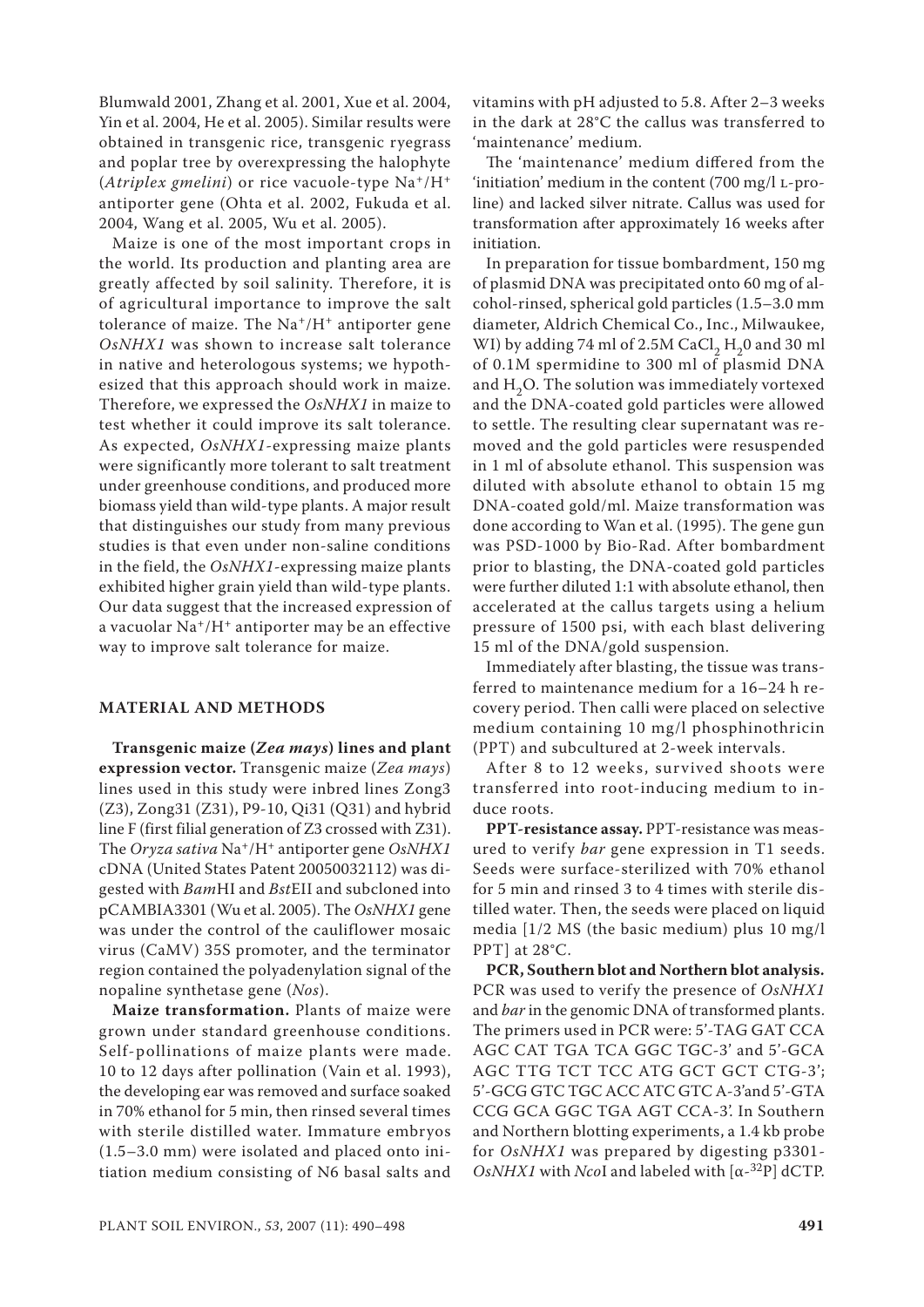In Southern and Northern blotting experiments, 10 mg of genomic DNA of each putative transgenic line was digested with *Bam*HI and separated by electrophoresis in a 1.0% agarose gel at 45 V for 16–18 h, then transferred to nylon membrane (Biodyne A; Pall Corp., Port Washington, NY, USA) and hybridized with [α-32P]-dCTP-labeled *OsNHX*1 gene probe. The hybridization was conducted as previously described (Sambrook et al. 1989).

Northern blot analysis was performed by using standard procedures (Sambrook et al. 1989). After gel electrophoresis and blotting of total RNA onto a nylon membrane (Biodyne A; Pall Corp., Port Washington, NY, USA), hybridization was performed with 32P-labeled cDNA fragments prepared using a random primer labeling kit (Random Primers System; Takara, Tokyo, Japan). Equal loading of RNA blots was assessed by scanning the signals of ribosomal RNA detected with methylene blue.

**Salt-tolerance assay and biomass measurements under salt treatment in the greenhouse.** Transgenic seeds (T1 generation) and wild-type seeds were sterilized with 70% ethanol, and washed 3 to 4 times with sterile distilled water. Then, the seeds were placed on liquid media [1/2 MS (the basic medium) plus 10mg/l PPT] at 28°C. Seedlings with established lateral root systems were planted in plastic pots (5–7 seeds/pot) filled with silver sand and watered with MS solution. After molecular analysis, the transgenic plant with four leaves were treated with MS solution containing 200mM NaCl and irrigated thoroughly at 3-day intervals for 16 days until the death of wild-type maize. The shoot (above-ground portion) and root (under-ground portion) were harvested for fresh biomass determination after 10 days of 200mM NaCl treatment. Roots were harvested by gently flushing silver sand away with water and drying with paper (three pots replicates were used for each treatment.). Plants were photographed to document growth/survival. The temperature in the greenhouse was maintained at  $28 \pm 2^{\circ}$ C, and the relative humidity was maintained at  $50 \pm 10\%$ . Each treatment was repeated three times.

**Determination of the Na+, K+ contents in leaf and root and osmotic potential in leaf.** 20 Transgenic maizes and wild-type (CK) maize were cultured with MS solution containing 0–200mM NaCl (0, 50, 100 and 200mM) and watered for 1 week (three pots replicates were used for each treatment). Leaves and roots were collected and dried at 70°C.  $Na<sup>+</sup>$  and  $K<sup>+</sup>$  content were measured using a Z-5000 polarized Zeeman atomic absorption spectrophotometer (HITACHI Instrument, Japan). Leaves from the same spot were immediately frozen for 30 min in liquid nitrogen and thawed for 20 min at room temperature. The leaves were loaded into a 2.5 ml injector with filters. The injectors were inserted into 1.5 ml Eppendorf tubes and centrifuged at 4 000 rpm for 5 min. Osmomat 030 was used to determine the osmotic potential.

**Determination of proline content.** Proline content was measured as described by Bates et al. (1973). 500 mg of frozen plant material was homogenized in 5 ml of 3% sulphosalicylic acid and the residue was removed by centrifugation. The extract was reacted with 2 ml glacial acetic acid and 2 ml acid ninhydrin (1.25 g ninhydrin warmed in 30 ml glacial acetic acid and 20 ml 6M phosphoric acid until dissolved) for 1 h at 100°C and the reaction was then terminated in an ice bath. The reaction mixture was extracted with 1 ml toluene. The chromophore containing toluene was warmed to room temperature and its optical density was measured at 520 nm.

**Field test and analysis of field-grown maize plant.** Two independent lines (T1 generation Z3 and Q31) of *OsNHX1*-expressing plants, 10 seeds for each line, were field-tested, at China Agriculture University Experimental Farm in Beijing. Transgenic lines and wild-type plants were irrigated every day. The plants were harvested by hand at the end of the growing season.

**Statistical analysis.** Analysis of variance with a complete randomized block design and *t*-test was used for determining the existence of significant effects due to the transgene *OsNHX1*. All statistical analysis was done using Microsoft Office Excel 2000.

#### **RESULTS AND DISCUSSION**

#### **Molecular identification of transgenic plants**

Using the gene gun transformation method, 76 resistant lines were obtained. The surviving regenerated plants in the fields usually did not grow well. Most of them showed abnormal male and/or female organs. Though all transformed inbred lines could produce seeds, only a part of the plants (Q31-5, Q31-33, Z3-1 and Z3-7) produced seeds by self-pollination.

PCR and Southern blot analysis were conducted to confirm the presence of the  $Na^+/H^+$  antiporter gene in the T1 seedlings from four transgenic lines (Q31-5, Q31-33, Z3-1 and Z3-7). Several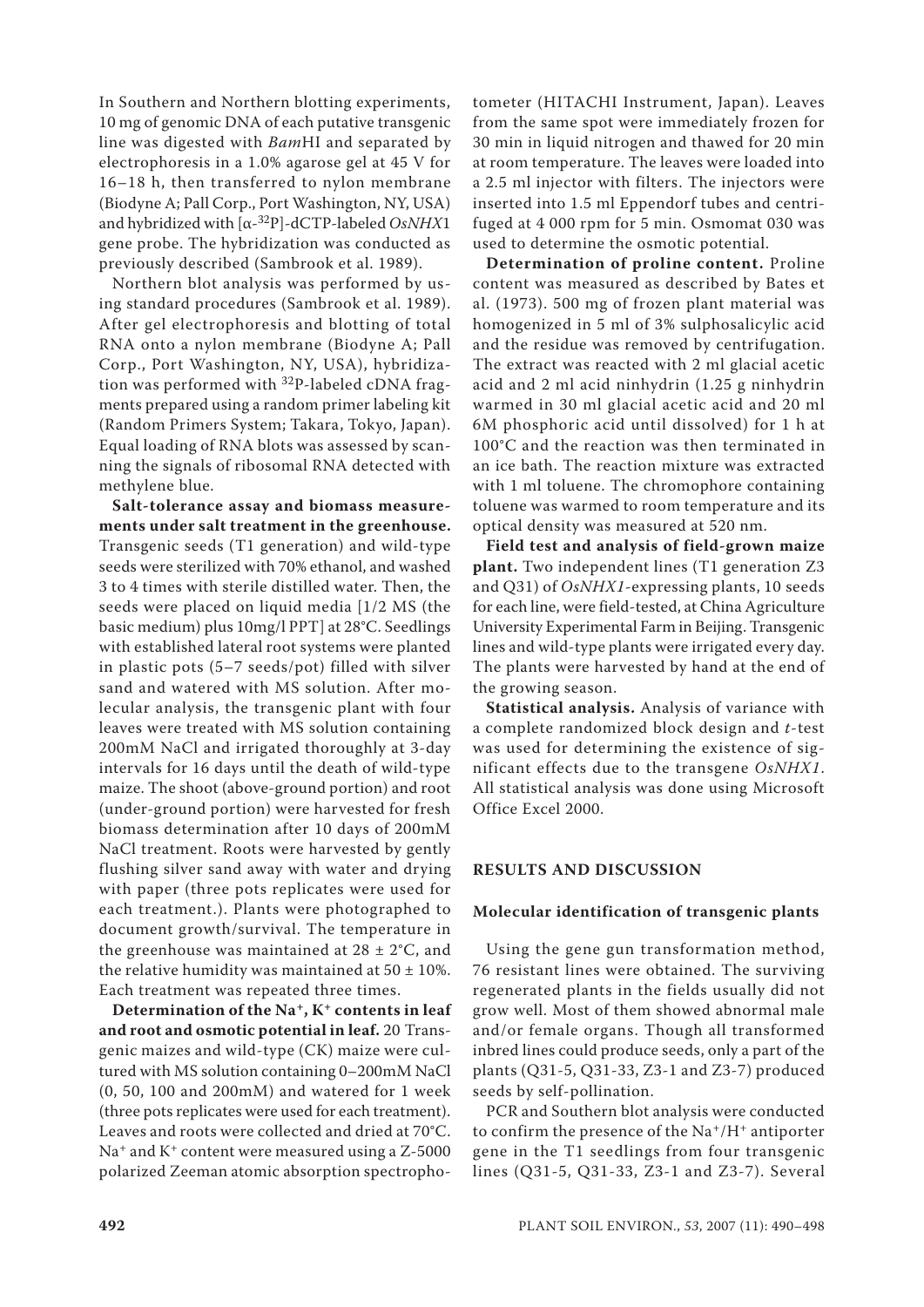

Figure 1. Southern and northern-hybridization analysis of transgenic maizes

(A) Southern blot analysis of transgenic plants: 10 mg aliquots of genomic DNA prepared from leaf tissue of T1 generation harbouring p3301-*OsNHX1* were digested with *Bam*HI and probed with a 1.4 kb [α-32P] dCTPlabeled *Nco*I fragment from p3301-*OsNHX1*. Lanes 1–4: genomic DNA from transgenic plants Q31-5, Q31-33, Z3-1 and Z3-7; lane 5: genomic DNA from a non-transformed plant

(B) Northern blot analysis of T1 generation transgenic plants

Total RNA was prepared from leaves of T1 generation transgenic plants transformed with p3301-*OsNHX1*. Total RNA was separated on an agarose gel and hybridized with a 1.4 kb [α-32P] dCTP-labeled *Nco*I fragment from p3301-*OsNHX1*; Lanes 1–3: T1 transgenic lines Z3-1, Z3-7 and Q31-5; lane 4: a non-transformed plant

hybridization bands were detected in all four lines (Figure 1A), indicating that the *OsNHX1* cDNA had integrated into the maize genome. It was also found that the transgenic plants had different hybridization bands, which might be caused by unequal exchange of homoeologous chromosomes in gene rearrangement, or base mutation of enzyme cutting site. The hybridization band on lane 5 of Figure 1A resembled the control one (nontransgenic plant Z3). The transgenic lines, Z3-1, Z3-7 and Q31-5, were selected for Northern blot

analysis. One hybridization band was detected (Figure 1B), indicating that the integrated *OsNHX1* cDNA was transcribed in these lines.

# *OsNHX1***-expressing maize plants were more tolerant to salt stress than wild-type plants**

To test whether *OsNHX1*-expressing maize is more tolerant to salt treatment, an initial rapid screening for germination rate under selected



Figure 2. Salt-resistance of transgenic plants

Untransformed (CK) and Z3-1 transgenic plants (T1) treated with 200mM NaCl for 10 days (A) or 16 days (B)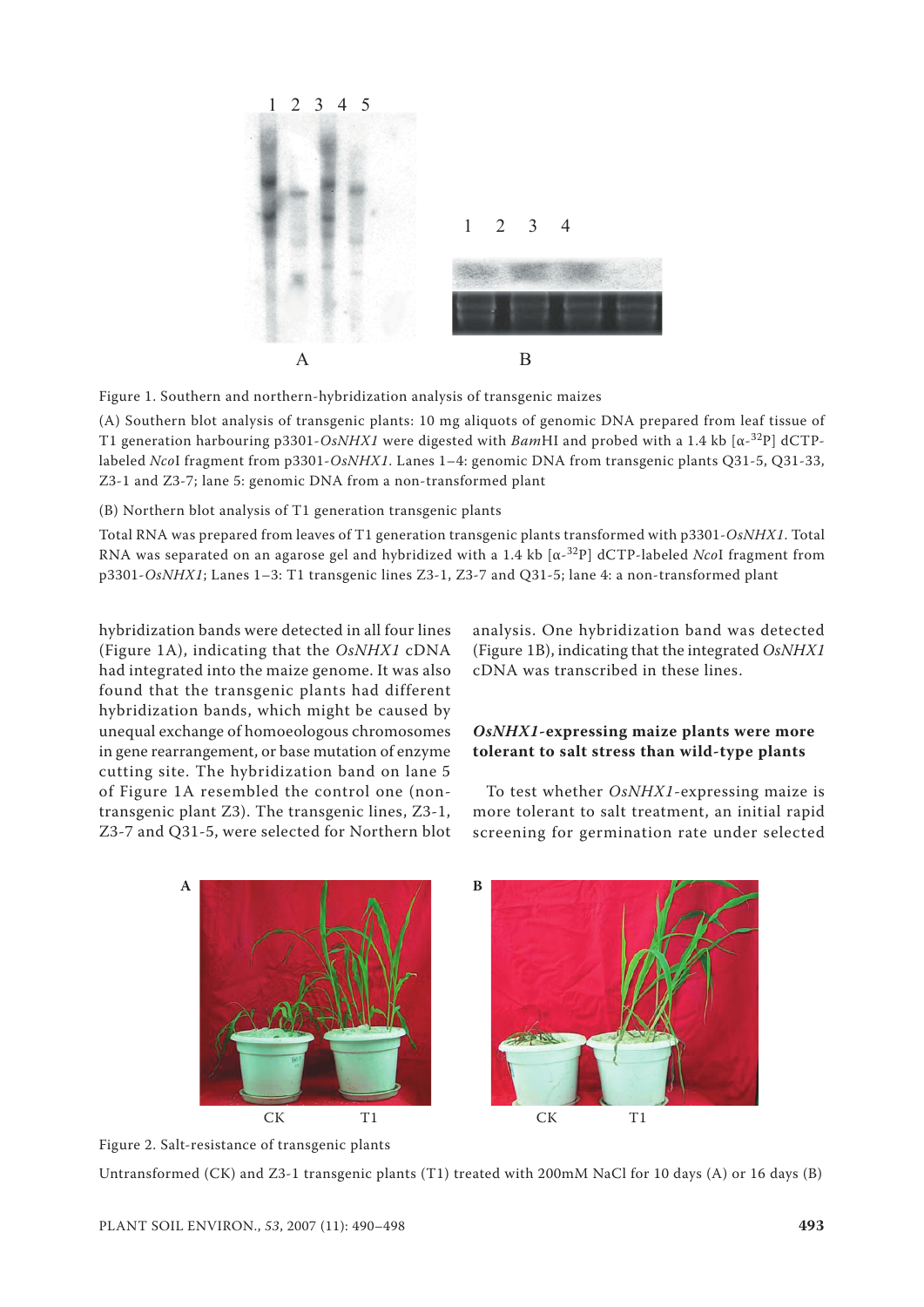herbicide treatment was performed. The germination of wild-type maize seeds was suppressed by herbicide while the germination of transgenic maize seeds was not.

Then we analyzed all transgenic lines for their salt tolerance in greenhouse conditions. All transgenic lines showed higher salt tolerance than the wild-type plants. In particular, transgenic plants Z3-1, Z3-7 exhibited relatively higher salt tolerance than other lines and therefore were used for further analysis. Young plants (4 leaves) were treated with 200mM NaCl until the wild-type plant died. Dramatic phenotypic differences appeared between wild-type plants and *OsNHX1*-expressing maize plants when treated with 200mM NaCl. Growth of wild-type plants was severely inhibited by 200mM NaCl, whereas growth of the *OsNHX1* expressing maize plants was considerably less inhibited. After 10 days of exposure to 200mM NaCl treatment, the leaves of wild-type maize withered, while the transgenic plants grew normally and the transgenic plants were noticeably higher than wild-type plants (Figure 2). The transgenic maize accumulated more fresh shoot biomasses and fresh root biomasses than the wild-type plants did (Table 1). After 16 days of exposure to the 200mM NaCl treatment, the wild-type plants died while the *OsNHX1*-expressing maize plants survived (Figure 2). These results indicate that the expression of *OsNHX1* in maize can protect plant from damage by NaCl stress.

## **Na+, K+ content and osmotic potential in transgenic and wild-type maize**

T1 plants from transgenic lines Z3-1, Z3-7, Q31-5 and Q31-33 and wild-type maize were treated with different concentrations of NaCl and the Na<sup>+</sup> and K<sup>+</sup> content in leaves and roots were mea-

sured. When plants were treated with 0~200mM NaCl, the Na<sup>+</sup> and  $K<sup>+</sup>$  content in the root of transgenic and wild-type maize was similar (Figure 3,  $P > 0.05$ ; Figure 5,  $P > 0.05$ ). Na<sup>+</sup> content in the leaves and roots of transgenic and wild-type maize increased as NaCl content increased (Figure 3), and in plants treated with 100~200mM NaCl, higher Na+ content was observed in transgenic leaves than in wild-type leaves (Figure 3,  $P < 0.01$ ). This result indicated that transgenic leaves absorbed more  $Na<sup>+</sup>$  than wild-type leaves.  $K<sup>+</sup>$  content in the roots of transgenic and wild-type maize decreased with increasing NaCl concentration, but to a smaller extent in transgenic than in wild-type plants (Figure 4A); however, in plants treated with 100~200mM NaCl, significantly higher K<sup>+</sup> content was observed in transgenic leaves than in wildtype leaves (Figure 4B,  $P < 0.01$ ).

At 0 and 50mM NaCl, the osmotic potential was similar in roots of transgenic and wild-type maize. However, at 100 and 200mM NaCl, the osmotic potential was much lower in transgenic maize than in wild-type maize  $(P < 0.01)$  (Figure 5).

## **Determination of the proline content in leaf**

Transgenic lines Q31-5 and Z3-7 and wild-type plants were irrigated with MS solution containing 200mM NaCl and the proline content in leaf was measured after 10 days. The result indicated that the proline content in transgenic leaves was lower than in wild-type leaves  $(P < 0.05)$  (Figure 6).

## *OsNHX1***-expressing maize plants produced higher grain yield under irrigation in the field**

To study how *OsNHX1*-expressing maize plants would perform in irrigated field conditions, we

|                 | Shoot fresh weight (g) |                    | Root fresh weight (g) |                    |
|-----------------|------------------------|--------------------|-----------------------|--------------------|
|                 | non-saline             | NaCl.              | non-saline            | NaCl               |
| Wild-type plant | $33.2 \pm 0.16$ aA     | $17.5 \pm 0.12$ aA | $30.5 \pm 0.15$ a A   | $16.2 \pm 0.11$ aA |
| $Z3-1$          | $34.5 \pm 0.15$ bB     | $33.2 \pm 0.15$ bB | $30.6 \pm 0.14$ aA    | $26.7 \pm 0.13$ bB |
| $Z3-7$          | $36.4 \pm 0.13$ cC     | $33.2 \pm 0.12$ bB | $31.2 \pm 0.15$ bB    | $28.9 \pm 0.14$ cC |

Table 1. Effects of 200mM NaCl on biomass of T1 plants of transgenic maize plants and wild-type plant

*OsNHX1*-positive homozygous transgenic plants (the presence of the transgene was detected by PCR analysis) and wild-type with four young leaves were treated with a nutrient solution in the absence (non-saline) or presence (NaCl) 200mM NaCl. Data were collected after 10-day treatment. Values are means ± SD (*n* = 8 individual plants). Different capital and small letters after fresh weight mean significant level at 1% and 5%, respectively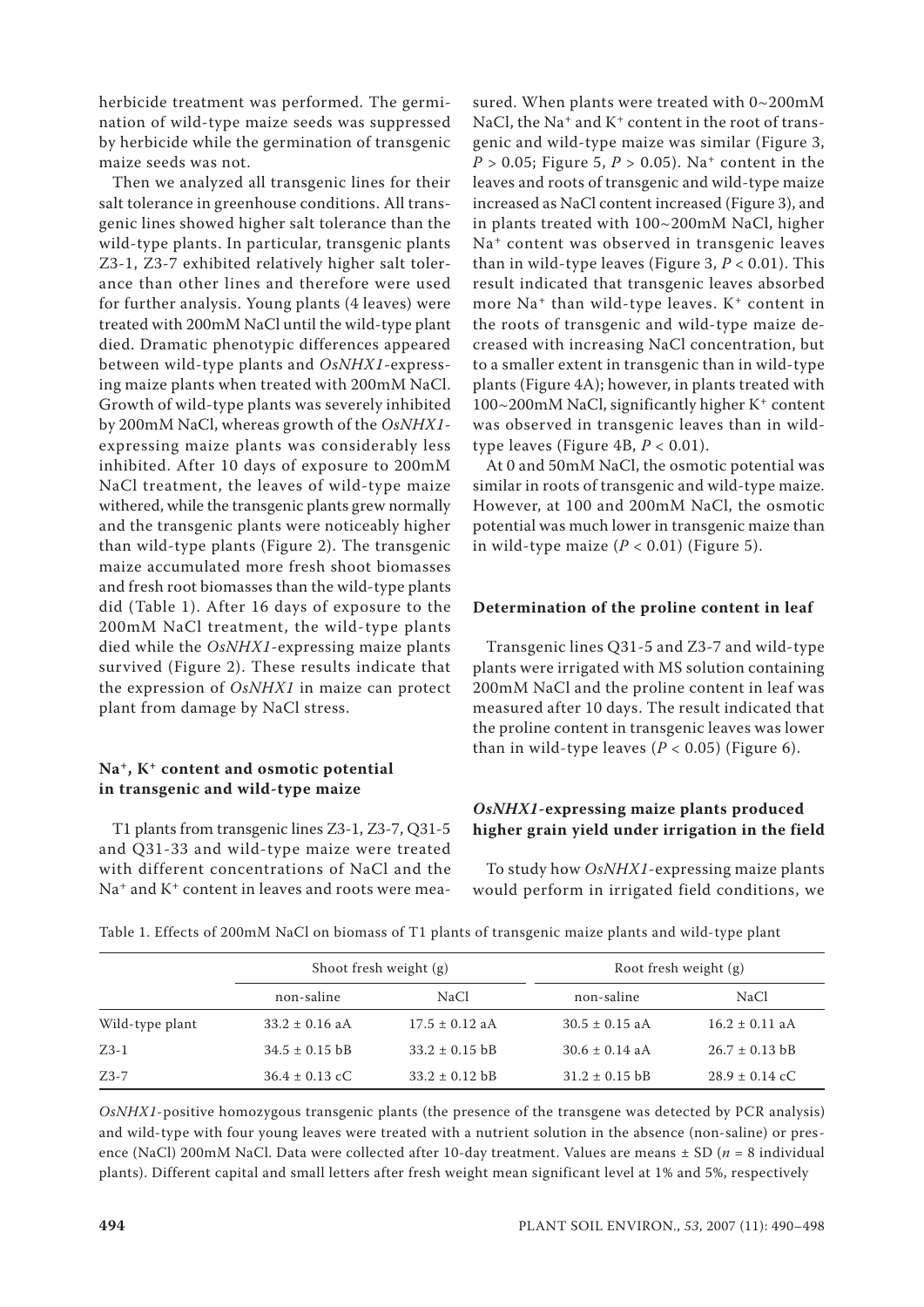

Figure 3. Na<sup>+</sup> content of leaves and roots of transgenic and wild-type maize exposed to salt stress

10-day-old seedlings were watered with MS solution containing NaCl (when plants had 4 leaves). The Na+ content was measured in leaves and roots after 7-day salt treatment. Values are the mean  $\pm$  SD ( $n = 3$ ). Controls: nontransgenic maize; transgenic: T1 transgenic lines Z3-1, Z3-7, Q31-5 and Q31-33

tested two transgenic lines (T1 generation of Z3 and Q31) at the Experimental Farm of China Agriculture University in Beijing during the 2003 growing season. Maize seeds were planted in early April and seeds were harvested in late August. During the growing season, they were drip watered on a daily basis.

All transgenic lines exhibited higher grain yields than wild-type maize plants, with an average increase of >10% per line; the results from two of the transgenic lines are presented in Figure 7.

A major factor affecting the productivity of important world food crops is the environmental stress, such as salinity, which reduces crop yields severely. A large amount of lands are so saline that they cannot be used for crop cultivation. Therefore, it is imperative to make crops more tolerant to salt stress and more productive under such stressful conditions.

Genes encoding vacuolar Na+/H+ antiporters appear to hold great promise in improving agricultural productivity under salt stress. The first transgenic plant using *AtNHX1*, an *Arabidopsis* vacuolar  $Na^+/H^+$  antiporter, was reported by the Blumwald group. Recently, Fukuda et al. (2004) used a similar approach to create salt-tolerant rice by using *OsNHX1*. In this study, we showed that the salt tolerance of a monocot species, maize, could also be improved by the introduction of the *OsNHX1* gene.

Growth conditions in the field are more complex than greenhouse conditions. Most previous transgenic studies about Na+/H+ antiporter transgenic plants are based on laboratory experiments. Few study pay attention to the growth and yield of transgenic plants. A major result that distinguishes our study from many previous studies is that even under non-saline conditions in the field, the



Figure 4. K+ content in leaves and roots of transgenic and wild-type maize exposed to salt stress

10-day-old seedlings were watered with MS solution containing NaCl (when plants had 4 leaves). The K+ content was measured in leaves and roots after 7-day salt treatment. Values are the mean  $\pm$  SD ( $n = 3$ ). Controls: nontransgenic maize; transgenic: T1 transgenic lines Z3-1, Z3-7, Q31-5 and Q31-33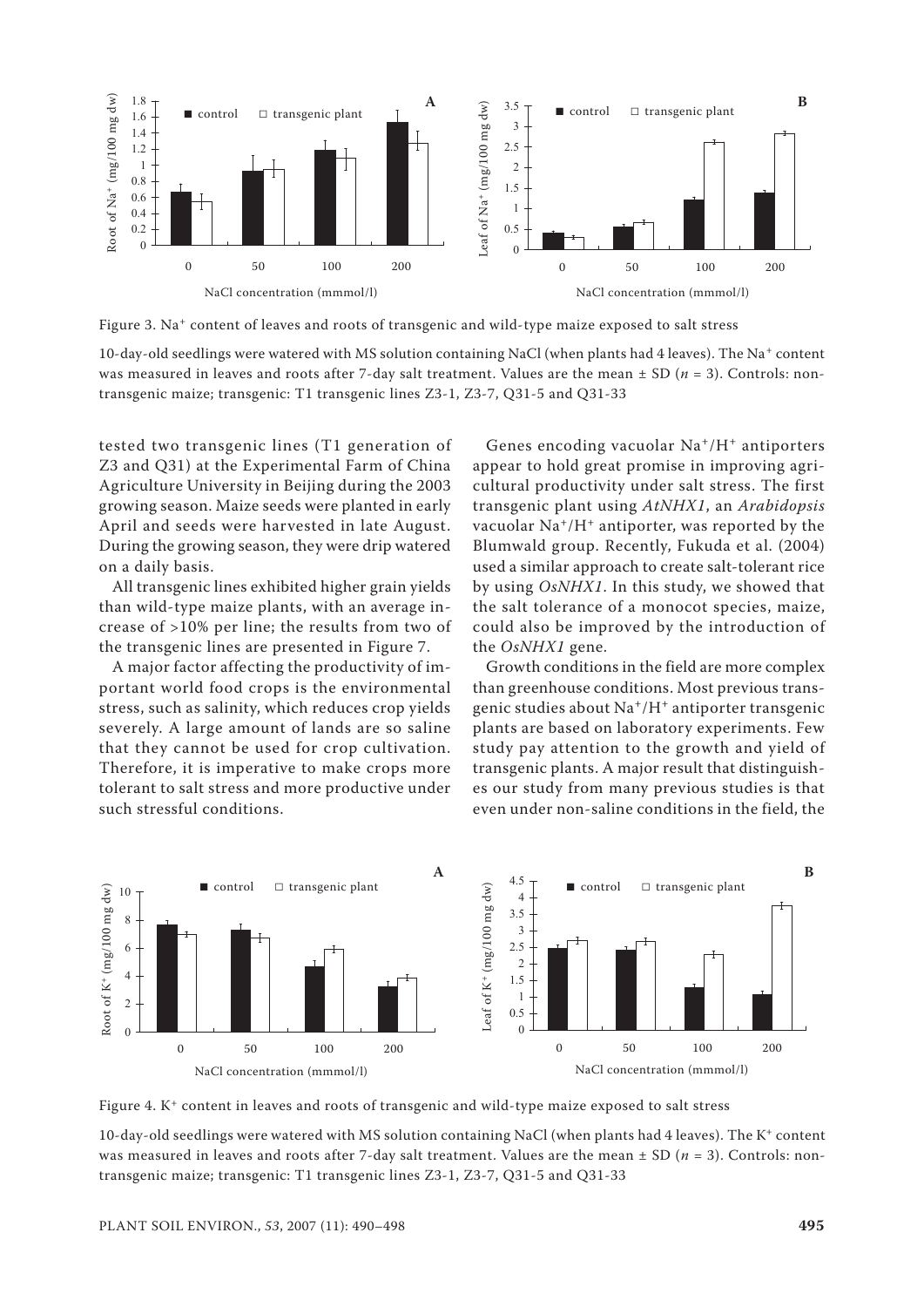

1.4 1.2  $\left(\rm{mg}/100~\rm{mg}~\rm{d}~\rm{w}\right)$ (mg/100 mg dw) 1 0.8 0.6 0.4 0.2  $\Omega$ control Control Q31-5 Z3-7 Q31-5 Z3-7

Figure 5. Osmotic potential in transgenic and wild-type maize exposed to salt stress

10- days old seedlings were watered with MS solution containing NaCl (when plants had 4 leaves). The osmotic potential was measured after 7 days salt treatment. Values are the mean  $\pm$  SD ( $n = 3$ ). Controls: non-transgenic maize; transgenic: T1 transgenic lines Z3-1, Z3-7, Q31-5 and Q31-33

*OsNHX1*-expressing maize plants exhibited higher grain yield than did wild-type plants (Figure 7). Nevertheless, the underlying mechanisms of increased grain yield are not known at this time. He et al. (2005) found that expressing *AtNHX1* gene in cotton can improve photosynthetic performance. This might partly explain the improved performance of transgenic maize. In comparison with wild-type plants, *OsNHX1*-expressing maize plants may exhibit higher rates of  $CO<sub>2</sub>$  assimilation and a greater activity of nitrate reductase. Thus,



Figure 7. Grain yields of wild-type and *OsNHX1*-expressing maize plants in the field. Controls: non-transgenic maize; Z3-7 and Q31-5 two independent *OsNHX1* expressing maize plants. Values are the mean ± SD  $(n = 10)$ 

Figure 6. Proline content in leaves of transgenic and wild-type maize exposed to salt stress

10-day-old seedlings were watered with MS solution containing NaCl (when plants had 4 leaves). The proline content was measured after 10-day salt treatment. Values are the mean  $\pm$  SD ( $n = 3$ ). Controls: non-transgenic maize; transgenic: T1 transgenic lines Z3-7 and Q31-5

the capacities to assimilate carbon and nitrogen appear to be maintained to a greater extent by the *OsNHX1*-expressing maize than by wild-type plants, and may contribute substantially to the improvement in biomass and grain yield.

The Na<sup>+</sup> and  $K<sup>+</sup>$  contents were also higher in leaves of transgenic plants than in wild-type plants under salt stress. This is because transcript levels of *OsNHX1* in shoots were higher than those in roots irrespective of the concentration of NaCl (Fukuda et al. 2004). This result also suggested that *OsNHX1* might play an important role in the salt tolerance of shoots rather than roots.

The  $K^+$  content in the leaves of transgenic maize increased after exposure to 100 or 200mM NaCl, and this result is somewhat different from previous studies. This discrepancy may reflect different adaptive mechanisms for handling salt stress in different plant species. Recent studies indicated that the tonoplast  $Na^+/H^+$  antiporters have the same affinity for  $Na^+$  and  $K^+$  (Numata and Orlowski 2001, Zhang et al. 2001, Venema et al. 2002). Thus, the increase of  $K<sup>+</sup>$  content in the transgenic maize expressing *OsNHX1* may be due to increased  $K^+$  transportation by the Na<sup>+</sup>/H<sup>+</sup> antiporter, and higher K<sup>+</sup> content in transgenic plants could explain the decreased osmotic potential observed in these transgenic plants (Figure 6).

Previous studies indicate that proline content in maize plant leaves increases in response to salt stress. This report shows that the proline content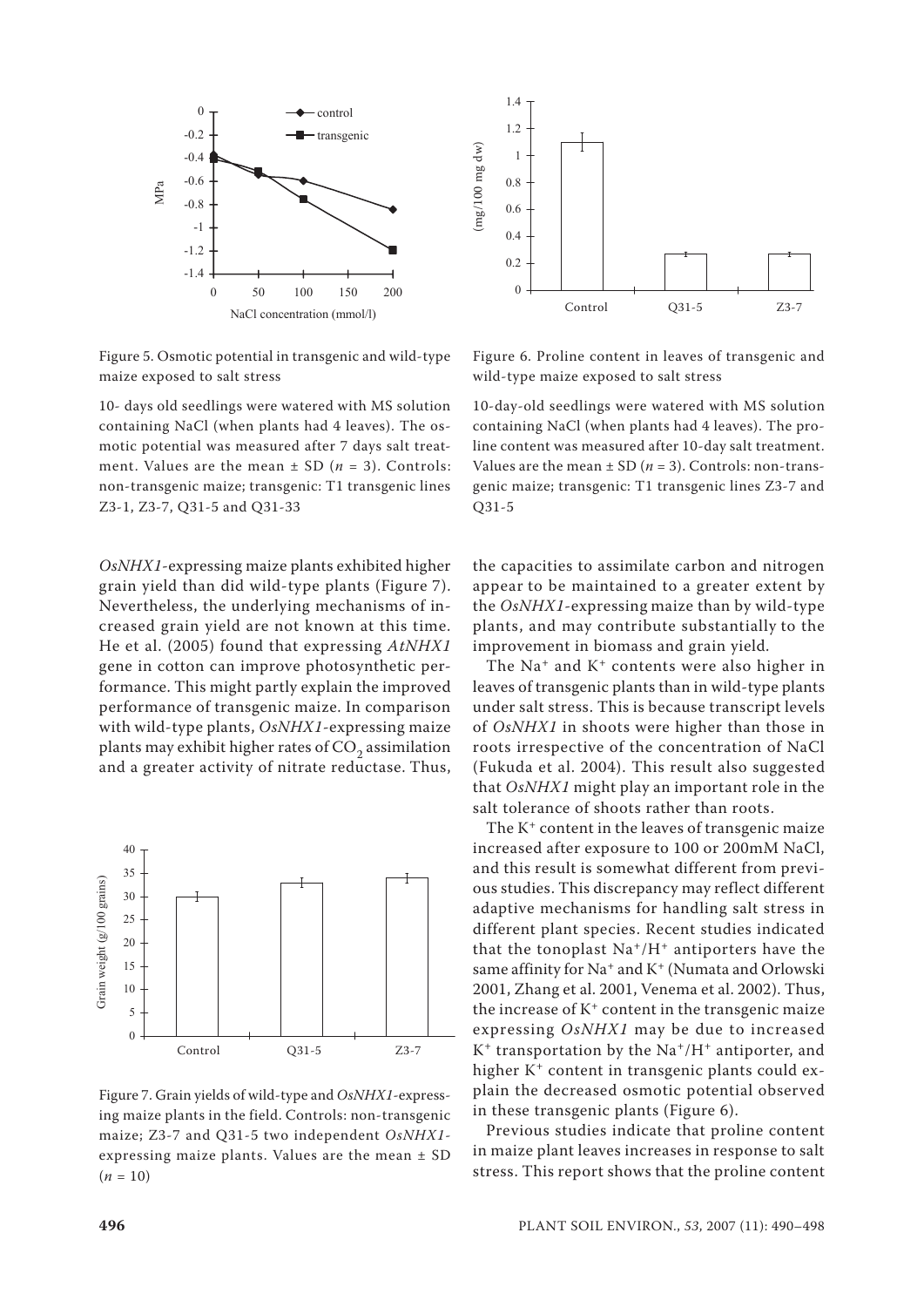was lower in transgenic maize than in wild-type maize under salt stress, suggesting that expression of *OsNHX1* confers salt tolerance and reduces salt stress. The transgenic maizes described in this report are also herbicide-resistant, because they were co-transformed with the *bar* gene. Thus, the maize lines described here have a potential economic advantage, because they may reduce the need for weed removal during propagation.

#### **Acknowledgements**

The authors sincerely thank Dr. Fukuda (Department of Plant Physiology, National Institute of Agrobiological Resources, Japan) for kindly providing Na+/H+ antiporter gene (*OsNHX1*) from rice, and Dr. Ya-Zhong Tao and Dr. Yu-Ye Wu for their helpful discussion.

## **REFERENCES**

- Apse M.P., Aharon G.S., Snedden W.A., Blumwald E. (1999): Salt tolerance conferred by overexpression of a vacuolar Na+/H+ antiport in *Arabidopsis*. Science, *285*: 1256–1258.
- Ballesteros E., Blumwald E., Donaire J.P., Belver A. (1997):  $\rm Na^+/H^+$  antiport activity on tonoplast vesicles isolated from sunflower induced by NaCl stress. Physiol. Plant, *99*: 328–334.
- Barkla B., Charuk J.H.M., Cragoe E.J., Blumwald E. (1990): Photolabeling of tonoplast from sugar beet cell suspensions by  $[{}^3H]5-(N-$ methyl- $N-$ isobotyl)amiloride, and inhibitor of the vacuolar Na+/H+ antiport. Plant Physiol., *93*: 924–930.
- Bates L.S., Waldren R.P., Teare I.D. (1973): Rapid determination of proline for water-stress studies. Plant Soil, *39*: 205–207.
- Blumwald E., Aharon G.S., Apse M.P. (2000): Sodium transport in plant cells. Biochim. Biophys. Acta, *1465*: 140–151.
- Fukuda A., Nakamura A., Tagiri A., Tanaka H., Miyao A., Hirochika H., Tanaka Y. (2004): Function, intracellular localization and the importance in salt tolerance of a vacuolar Na<sup>+</sup>/H<sup>+</sup> antiporter from rice. Plant Cell Physiol., *45*: 146–159.
- Fukuda A., Nakamura A., Tanaka Y. (1999): Molecular cloning and expression of the  $Na^+/H^+$  exchanger gene in *Oryza sativa*. Biochim. Biophys. Acta, *1446*: 149–155.
- Gaxiola R.A., Rao R., Sherman A., Grisafi P., Alper S.L., Fink G.R. (1999): The *Arabidopsis thaliana* transporters, *AtNHX1* and *Avp1*, can function in

cation detoxification in yeast. Proc. Natl. Acad. Sci. USA, *96*: 1480–1485.

- Hamada A., Shono M., Xia T., Ohta M., Hayashi Y., Tanaka A., Hayakawa T. (2001): Isolation and characterization of a  $Na^+/H^+$  antiporter gene from the halophyte *Ariplex gmelini*. Plant Mol. Biol., *46*: 43–56.
- He C.X., Yan J.Q., Shen G.X., Fu L.H., Holaday A.S., Auld D., Blumwald E., Zhang H. (2005): Expression of an *Arabidopsis* vacuolar sodium/proton antiporter gene in cotton improves photosynthetic performance under salt conditions and increases fiber yield in the field. Plant Cell Physiol., *46*: 1848–1854.
- Numata M., Orlowski J. (2001): Molecular cloning and characterization of a novel  $(Na^+, K^+)/H^+$  exchanger localized to the trans-Golgi network. J. Biol. Chem., *276*: 17387–17394.
- Ohta M., Hayashi Y., Nakashima A., Hamada A., Tanaka A., Nakamura T., Hayakawa T. (2002): Introduction of a Na+/H+ antiporter gene from *Atriplex gmelini* confers salt tolerance to rice. FEBS Lett., *532*: 279–282.
- Sambrook J., Fritsch E., Maninatis T. (1989): Molecular Cloning. A Laboratory Manual. Cold Spring Harbor Laboratory, New York.
- Vain P., McMullen M.D., Finer J.J. (1993): Osmotic treatment enhances particle bombardment-mediated transient and stable transformation of maize. Plant Cell Rep., *12*: 84–88.
- Venema K., Quintero F.J., Pardo J.M., Donaire J.P. (2002): The *Arabidopsis* Na+/H+ exchanger *AtNHX1* catalyzes low affinity Na<sup>+</sup> and K<sup>+</sup> transport in reconstituted liposomes. J. Biol. Chem., *277*: 2413–2418.
- Wan Y.C., Widholm J.M., Lemaux P.G. (1995): Type I callus as a bombardment target for generation fertile transgenic maize (*Zea mays* L.). Planta, *196*: 7–14.
- Wang S.Y., Chen Q.J., Wang W.L., Wang X.C., Wu M.Z. (2005): Production and analysis of transgenic poplar 84K with improved salt tolerance by the introduction of *OsNHX1* gene. Chin. Sci. Bull., *50*: 140–144.
- Wu Y.Y., Chen Q.J., Chen M., Chen J., Wang X.C. (2005): Salt-tolerant transgenic perennial ryegrass (*Lolium perenne* L.) obtained by *Agrobacterium tumefaciens*mediated transformation of the vacuolar  $Na^{+/}H^+$ antiporter gene. Plant Sci., *169*: 65–73.
- Xue Z.Y., Zhi D.Y., Xue G.P. Zhang H., Zhao Y.X., Xia G.M. (2004): Enhanced salt tolerance of transgenic wheat (*Tritivum aestivum* L.) expressing a vacuolar  $Na<sup>+</sup>/H<sup>+</sup>$  antiporter gene with improved grain yields in saline soils in the field and a reduced level of leaf Na+. Plant Sci., *167*: 849–859.
- Yin X.Y., Yang A.F., Zhang K.W., Zhang J.R. (2004): Production and analysis of transgenic maize with improved salt tolerance by the introduction of *AtNHX1* gene. Acta Bot. Sin., *7*: 12–20.